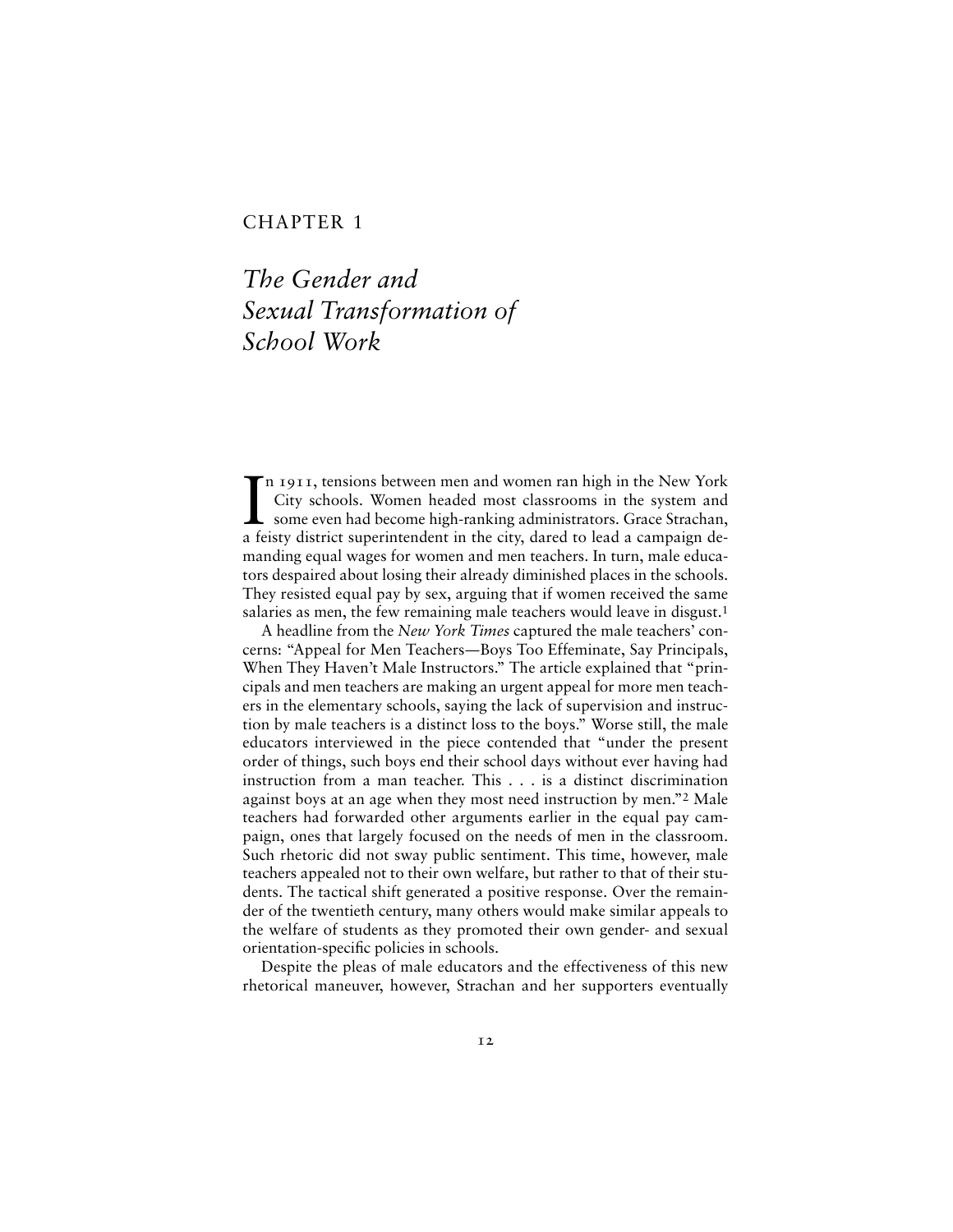won the battle for equal pay. And as the male educators had predicted, men's already scanty representation among schoolteachers continued declining. Men avoided school work in part because of poor pay. For some, the harrowing, increasingly regimented conditions of the work served as a powerful disincentive. Undoubtedly for most, however, the work also repelled those who wished to maintain a conventional middle-class masculinity in which men earned enough to support families, they exerted clear authority over women, and their work granted them independence. These men did not just fear that *boys* were becoming effeminate, but also, at a more fundamental level, they worried that the public regarded *male educators* as effeminate because they practiced a profession thoroughly reconfigured as women's work.

Before the invention of homosexuality and heterosexuality as distinct categories in the late 1800s, it is difficult to pinpoint precisely what is queer in the history of school workers in the United States. The categories employed before then vary substantially from those understood today. However, what is clear is that during the 1800s, profound changes occurred in the gender association of school work as well as in the range of sexual behaviors allowed of female and male school workers. To place developments over the twentieth century in context, a brief examination of nineteenth-century shifts in the expected sexuality and gender of school workers is necessary.

The protests of the New York male teachers effectively ended a remarkable century that had brought a fundamental change in the face and character of teaching. During the early 1800s, men performed virtually all paid teaching and tutoring work. Most did not view teaching as a lifelong mission, so schoolmasters usually taught for a few years to make ends meet following college. Then, after establishing reputations in their communities through teaching, men commenced their intended professions in law, commerce, medicine, or the ministry.

Even with the long-standing tradition of male schoolmasters, however, thousands of women began teaching during the mid-1800s, quickly outnumbering men. By 1900, women accounted for over two-thirds of all teachers. The upward trend continued into the 1920s when women claimed five of every six public school positions.3 In this dramatic demographic shift, not only did women choose the toils of the classroom, but men also actively avoided it, eschewing any connection with "women's" work.

On one level, when teaching shifted from work done by men to that done by women, the change was simply demographic. At a deeper level, however, fundamental changes in the gendered nature of the work also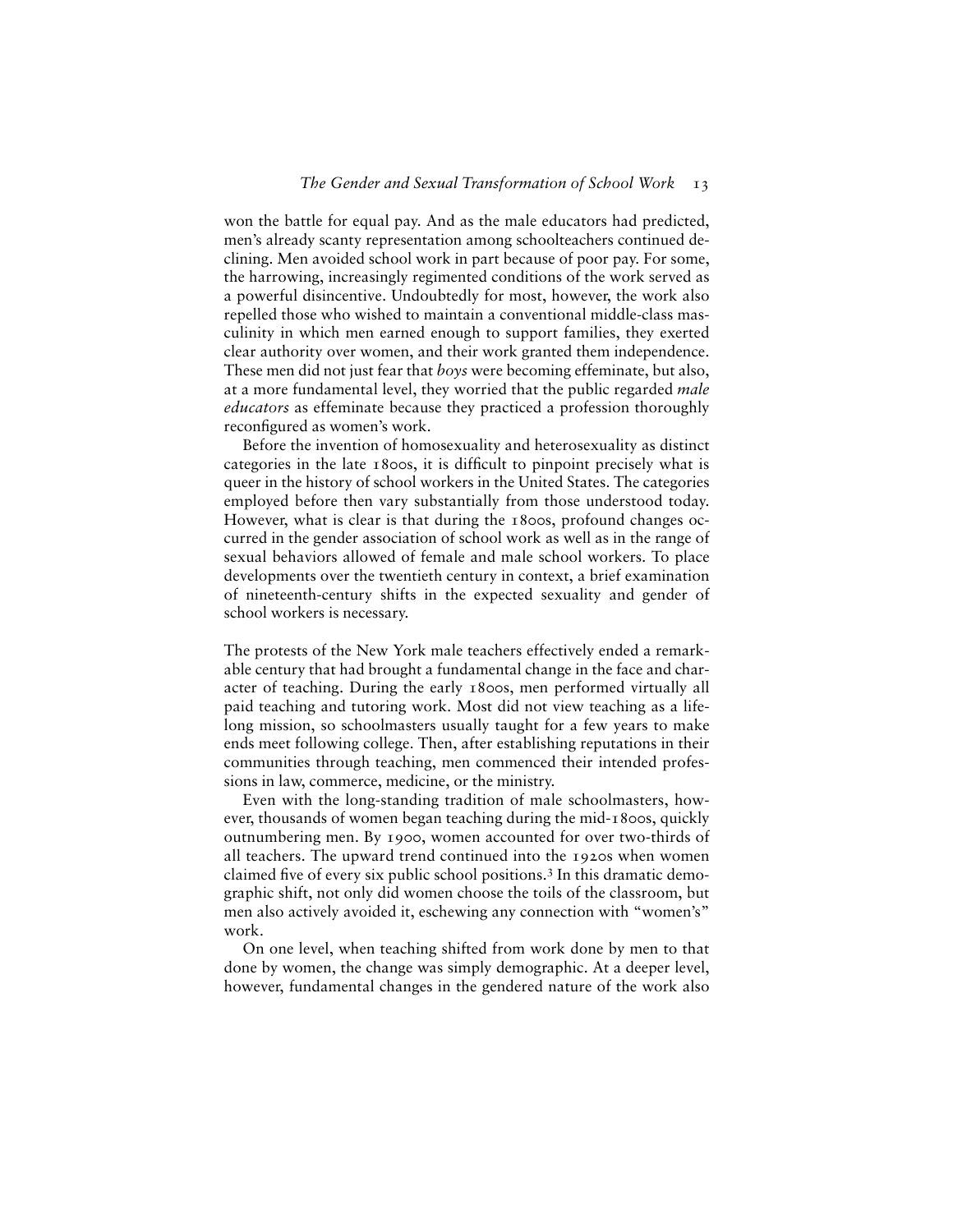occurred in parallel with this demographic shift. Teaching, although never well paid, once had allowed men opportunities for independence, to recruit students and manage school business, create curricula, expand scholarship begun in college, and associate with other respected men of the community. However, as women filled the ranks, a new class of school personnel emerged—male administrators—who, in turn, took on the duties of running schools requiring independent thought and action. Teachers lost independence and authority to the same degree that administrators gained it. Teaching became "feminized" in other respects as well. While early male teachers desired salaries allowing them to support families, though modestly, female teachers received a fraction of the meager pay of their male counterparts. Moreover, school boards generally expected female teachers to remain single—or to resign immediately upon marriage. While early male teachers had pursued liberal studies in college, female teachers, with limited college-level opportunities available, typically enrolled in normal schools. In these institutions they pursued a curriculum emphasizing pedagogical studies and only enough content knowledge to stay ahead of their students. As the 1800s began, men taught, but not women. By the end of the century, women taught, but few men remained. Within 100 years, the gender identification of teaching had reversed.

Had some inherent quality of the work caused this shift in gender association? And what is gender? While sex concerns one's anatomy and physiology, gender is a set of stories that people tell themselves and each other about what it means to be men and women. These stories are as varied as the individuals and the cultures in which they live. Sex-related anatomy and physiology can vary substantially; therefore a person's sex is not always as clearly drawn as the polarized female/male model might indicate. Also, in recent decades, transsexuals and the doctors who have assisted them in transitioning to the other sex have done much to shift and complicate cultural thinking about the meaning of sex (as well as gender and sexual orientation).4 Gender has always carried the complexity inherent in any socially created quality. Individuals negotiate gender throughout their lives. Despite—or perhaps because of—this, some societies create uniform visions of gender, and then maintain them through promotion and sanction, through individual and group action, through what we tell each other and ourselves over and over again.<sup>5</sup>

Sexual orientation, in contrast with gender, concerns sexual desire. Gendered behaviors, characteristics, or identities assist individuals in navigating sexual choices within their cultures, helping them find others with whom sexual activity may be a possibility. Sexual orientation, like gender, has socially constructed components, and so is not a completely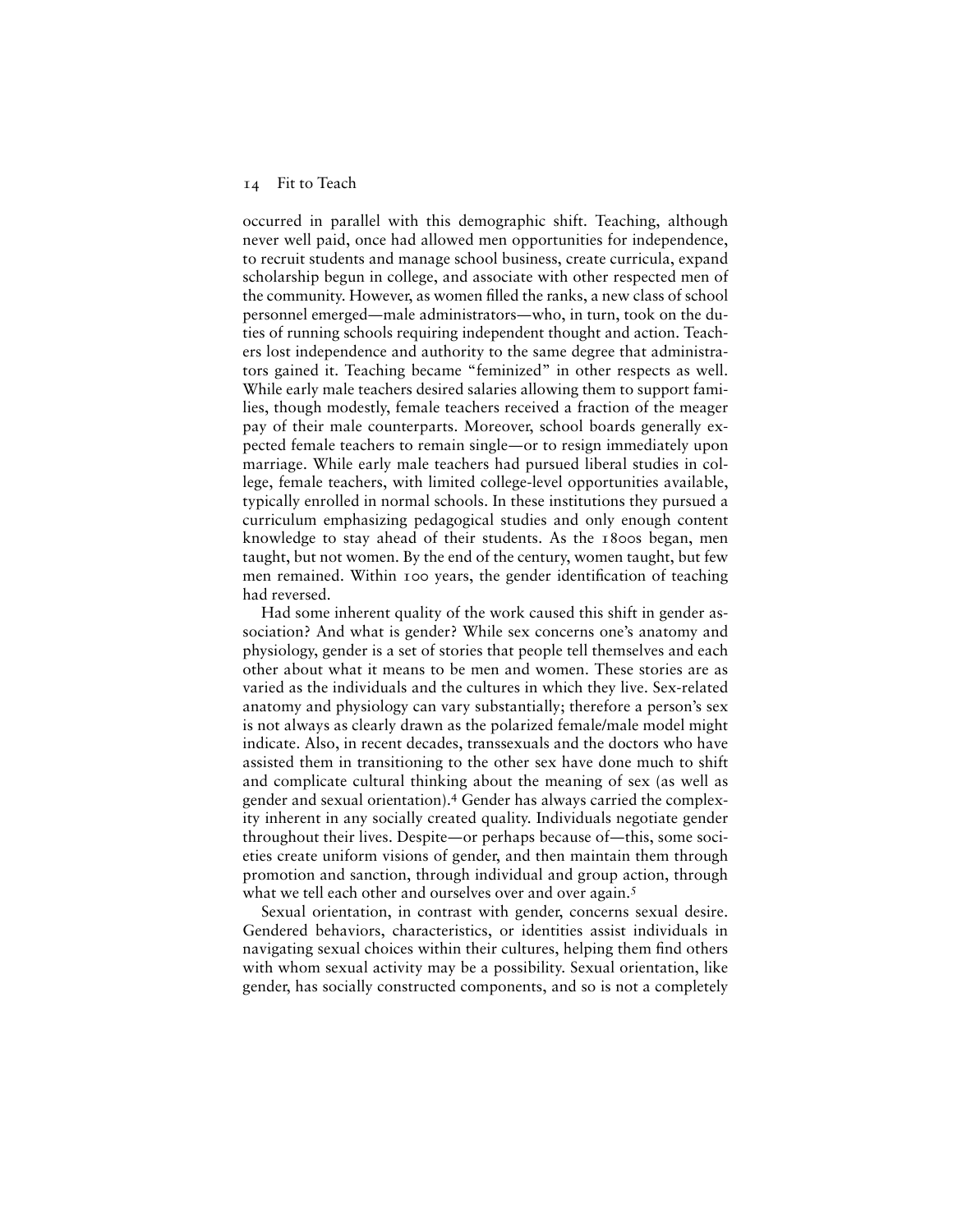fixed quality. It can change depending on social contexts. For example, although mainstream media during the 1950s portrayed mainly one sexual orientation—exclusively heterosexual (as well as monogamous, with someone of a similar race/ethnicity and social/economic class)—a range existed at the same time, spanning a continuum of desire from exclusively heterosexual to exclusively homosexual. These divergent sexualities did not receive the same public endorsement, however. Sexual orientation has varied substantially across subcultures and through historical epochs as well.6 Sexual orientation and gender are thus intimately intertwined, though separate concepts.

Although gender and sexual desire/orientation are fluid to some degree rather than fixed and essential, elaborate social mechanisms have been created in most cultures to perpetuate norms for both. Religious institutions, communities, and families traditionally have held much of this responsibility. However, as tax-supported schooling spread around the country and eventually became compulsory, schools assumed a greater share of the work of imparting "correct" gendered behaviors and characteristics in the United States. These responsibilities expanded as family and community structures shifted with the industrial-era realignment of the economy. Schools not only assumed much of the work of shaping students' gender, but they also tacitly aided in defining and regulating sexual orientation.

An important means that schools employed to influence students' gender was through the selection of school workers who might provide gender-appropriate modeling. As girls and boys began studying together in tax-supported schools during the mid-1800s, school work came to be divided into realms of work performed by men—administration, and that done by women—teaching. By so segregating the work, schools themselves came to resemble traditional male-head-of-household families whose services they had come to supplement. Administrative work, by definition, became what was manly or fitting work for men. Conversely, school teaching became work that was feminine, or fitting for women. Students confronted this unspoken lesson daily.

As with gender, school workers also modeled acceptable mainstream sexual orientation. School districts hired women teachers thought to be chaste and pure guardians of virtue. Not surprisingly, these women were single. Schools typically required women teachers to resign if they married, thus avoiding conflicts in their primary allegiances. Conversely, schools preferred hiring married men—who headed traditional, heterosexual households. Communities viewed unmarried men in school work as suspicious, lacking manliness, irresponsible, possessing poor character, or prone to womanizing. The marital expectations of men and women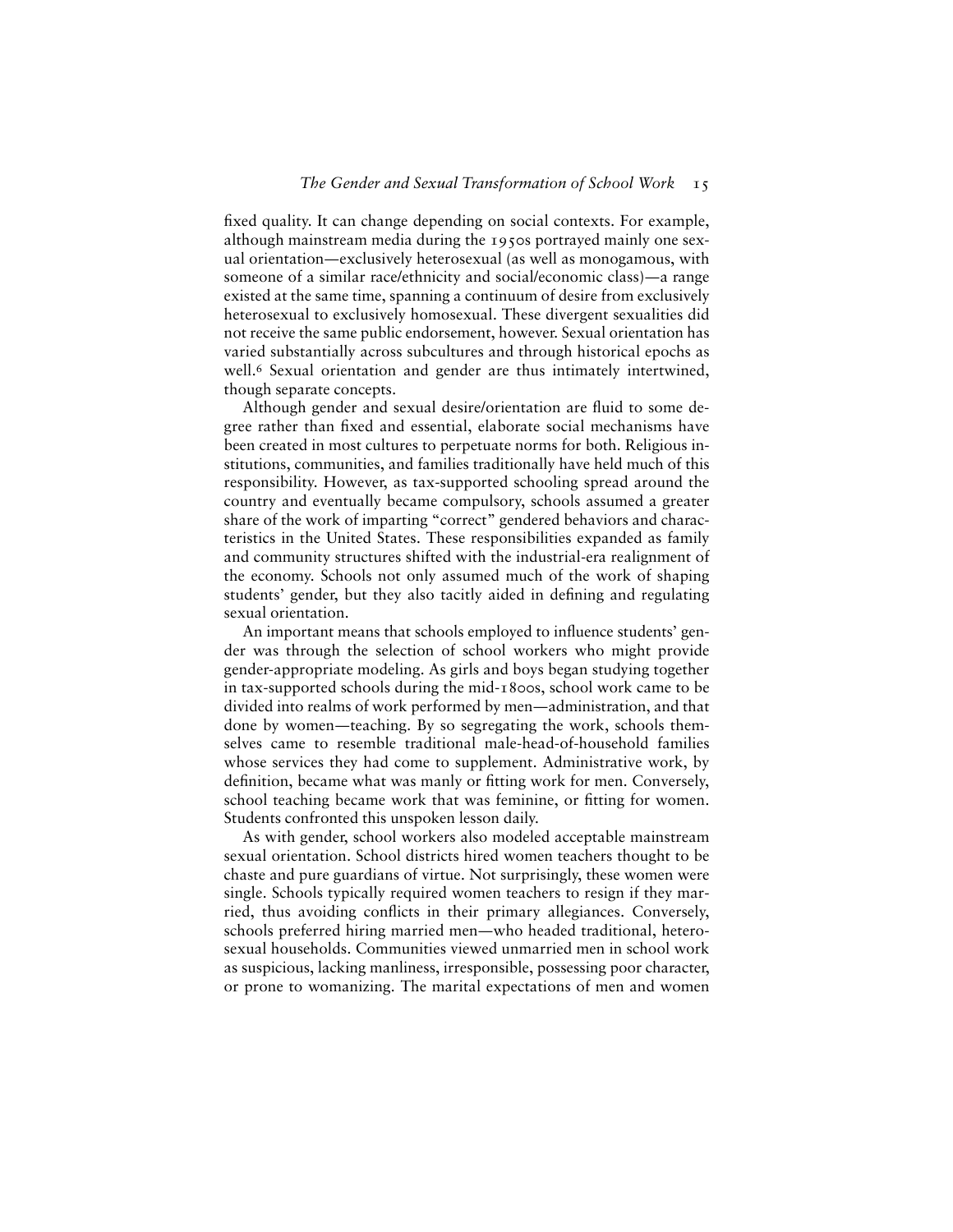thus were inversely related. By hiring individuals who demonstrated conventional sexual desires appropriate for their sex, schools assured that proper models would influence young people. Later, schools would supplement modeling with curricula overtly intended to shape young people into properly heterosexual women and men well-versed in middle-class courtship rituals.

Although schools attempted to regulate the gender and sexual orientation of their workers—and by extension students—they also provided fascinating opportunities for supporting unconventional sexualities and gender behaviors, characteristics, and identities. For example, by the early twentieth century, so few men taught that districts hired nearly any man who demonstrated interest or possessed even modest prerequisite skills. So desperate were schools to employ male teachers that they hired those who did not fit conventional notions of masculinity. Women challenged mainstream identities, too. Because most school districts required that women teachers refrain from marriage, and because teaching allowed women to earn enough to support themselves humbly, large numbers of women chose to remain single. Some even decided to live with other women or otherwise to center their lives on communities of women without raising suspicion. This represented a radical departure from the tradition requiring middle-class women to structure their lives around men—either husbands or other male relatives.

Initially, opportunities for unconventional gender or sexual orientation among school workers were not widely discussed. In time, however, public concern mounted. Some critics worried that spinster teachers might compel girls to scorn marriage. Others contended that effeminate male teachers brought sexual abnormalities into the schools. In response to such concerns, schools scrutinized the gender and sexual orientation of their workers even more closely. Schools, then, have both nurtured transgressive gender and sexual orientation, and, just as surely, endeavored to contain such transgressions.

Mainstream notions of gender changed over the nineteenth century along with the economic, political, and cultural contexts of the nation. Early in the 1800s, white male-headed families formed centers of economic productivity, engaging in farming, craftwork, or other small commerce. Women often partnered in running family businesses, but typically their duties aligned with gendered expectations of the time, including domestic responsibilities. Men represented the public interests of the family, serving in community governance and controlling family capital. Men earned respect by the degree to which they preserved community welfare and brought honor to the family name. Meanwhile, the slavery-driven economy of the South disrupted family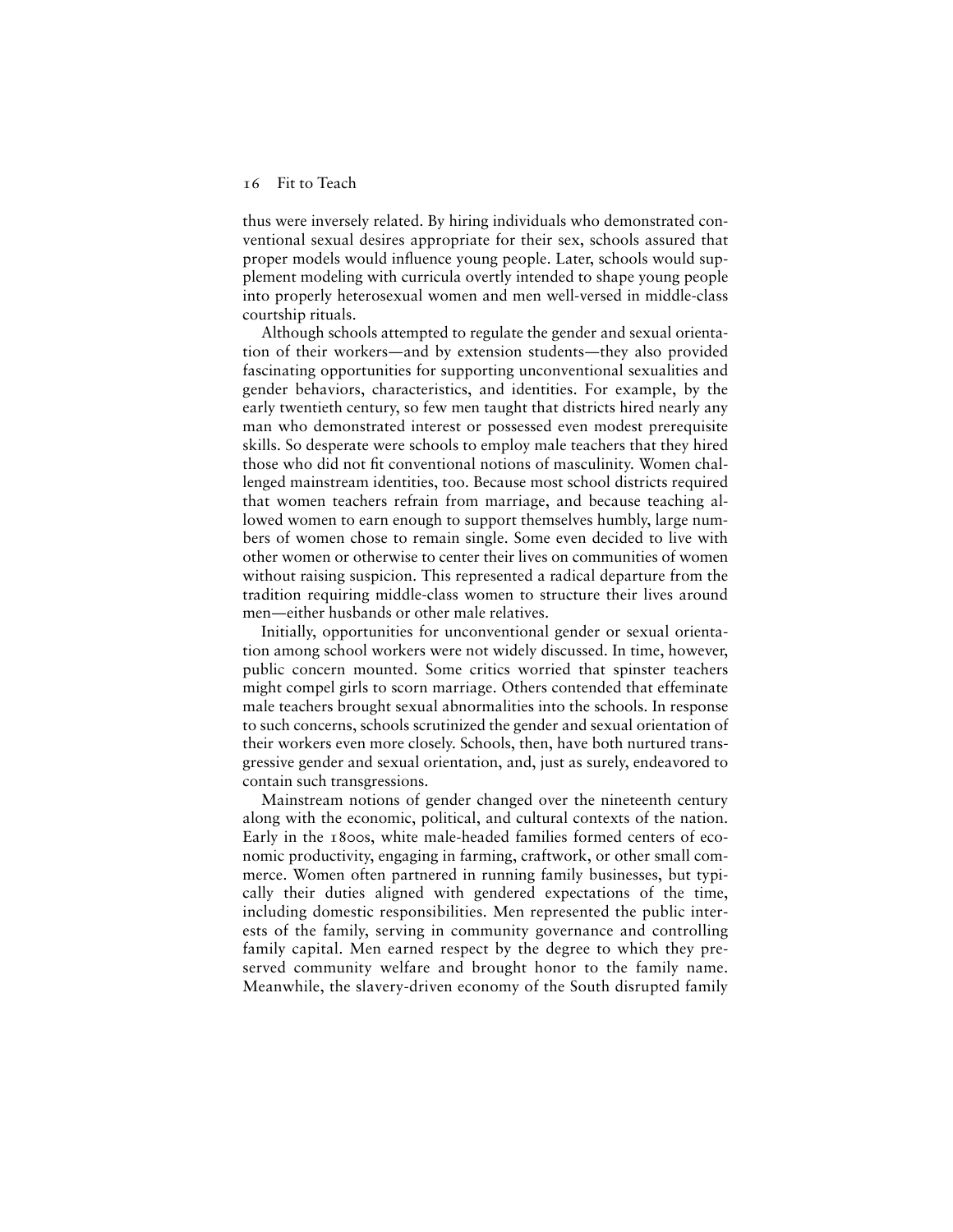structures. Plantation owners often bought and sold African American slaves without regard for keeping families intact.7 Similarly, Native American families also faced profound interference because of geographical displacement, genocide, and, later, forced boarding schooling. Consequently, notions of gender roles within families are bounded by historical conditions of racial oppression.

As the economy shifted toward industrialism with its attendant expansion of the working and middle classes, notions of exemplary white manhood changed. Anthony Rotundo argues that this shift fostered the rise of "self-made manhood," an idealized notion of masculinity based on individual hard work and achievement rather than on family name and the accomplishments of others. Masculine identity would no longer be contingent on a man's heritage alone, but also by his personal success and works.8

To achieve self-made manhood, white men increasingly required independence in their actions and social relations. They needed freedom from the constraints of strong mutual obligation that existed in small communities. They also required relaxed religious oversight. Rotundo describes this as a shift allowing men more freedom to indulge their passions. Their desire to rise above their station of birth and their willingness to compete aggressively fueled what became a system of rugged individualism. In this system, men learned to channel their passions rather than to deny or suppress them. Reason provided one important mechanism with which they directed these passions. At a time when the economy increasingly rewarded individual initiative and competitiveness, the virtue of independence grew more important. White men were expected to guard their autonomy and resist being controlled by others. In a society in which men competed vigorously with one another, those who sought to dominate others were regarded as virtuous.9

As the 1900s approached, Rotundo argues that combativeness and ambition became even more important virtues for men, and that tough, aggressive competitiveness was accepted and tenderness derided. He contends that prevailing notions of men's sexuality changed as well. Where sexual desire previously had been regarded as a passion over which men had limited control, the early 1900s brought increased acceptance of men's sexual desires. Indeed, men's bodies became symbols of manhood in which muscular build, proven strength, and sporting ability mattered greatly.10

Before the rise of "self-made manhood," men's public roles in small communities had helped ensure strong mutual bonds. Individual men regulated communities, but, in turn, communities regulated them. Where neighbors and townspeople failed to control men's behavior, religious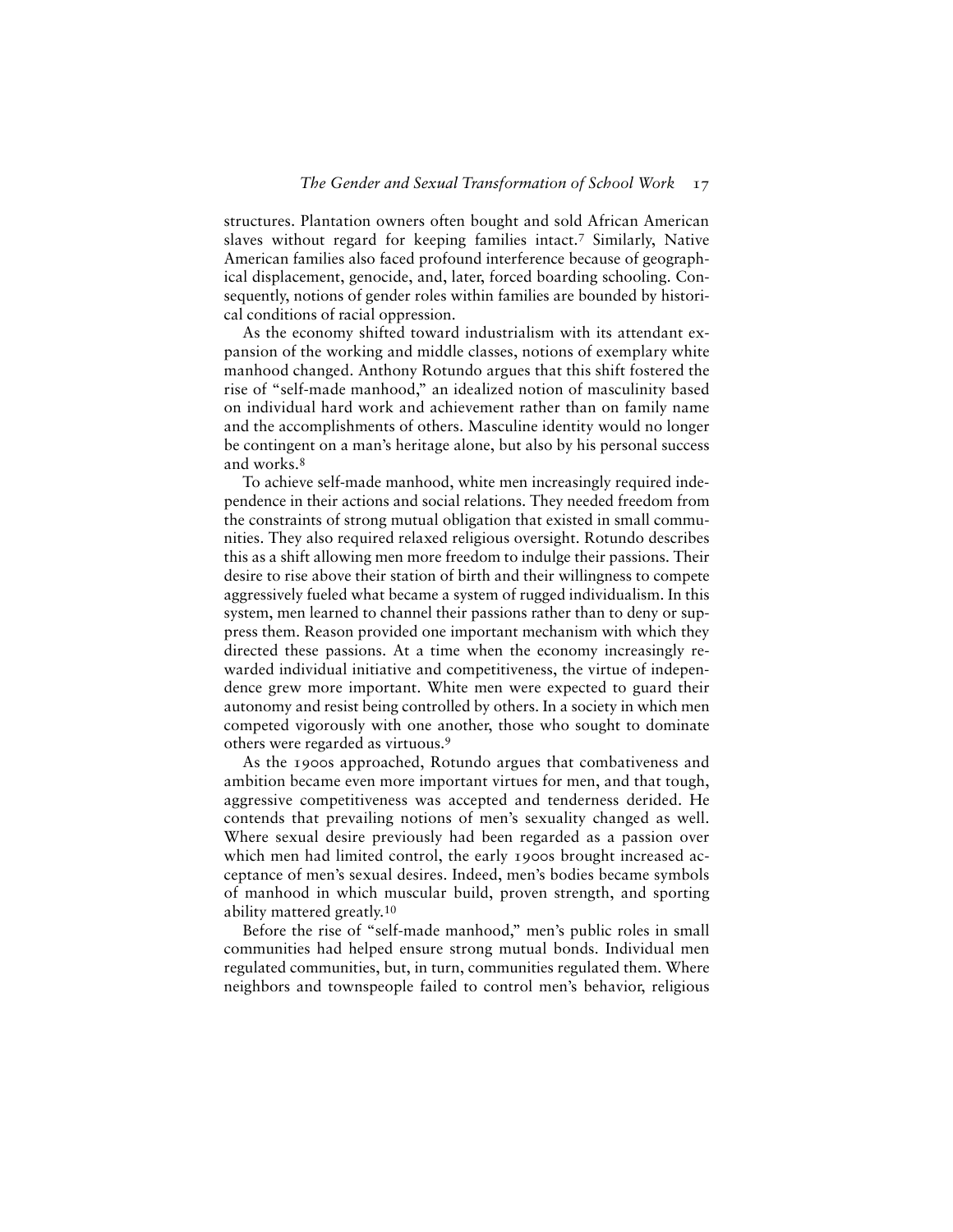groups exerted tremendous influence, urging men toward virtue and a sense of community obligation. However, as townships grew and public sector work intensified, community regulatory functions waned. Instead, moral regulation increasingly took place in the home—and became part of women's duties. While the new manhood encompassed gradually more independence, competitiveness, strength, and expression of sexual desire, women supposedly became moderating influences tasked with reining in the excesses of these qualities.11 Consequently, women's roles changed along with men's. Women came to be regarded as the moral exemplars of the household, as upholders of virtue. As such, women's supposedly "natural" moral sense was thought much stronger than men's; thus women were to control men's immoderation, essentially stepping into the regulatory void formerly occupied by communities and religious institutions.

A significant implication of this gender redefinition is that women were accorded a separate place alongside men. This separate-spheres ideology not only indicated a sharp delineation between acceptable gender identities for women and men, but it also resulted in different physical spaces that they inhabited. Men spent much of their working and social time in places occupied primarily by other men. Women devoted much of their time to activities with other women or to solitary endeavors in their homes. Social groups of women clustered in other's houses or socially approved extensions such as schools, churches, or community organizations. Through the ideology of separate spheres, women and men not only assumed different gender identities and kinds of service, but they occupied different spaces and otherwise maintained homosocial worlds—men with men and women with women.12

Family size and structure shifted during the 1800s along with approved gender identities and socially assigned spaces. The rapid growth of urban centers and the industrial economy spelled the decline of family farms and some small businesses. Families no longer needed to bear as many children to support these domestic enterprises. Consequently, married couples found ways to reduce their family sizes. They employed new contraceptive devices and practices they had seen in catalogs, read in books, or otherwise heard about from friends and family members. Young married women commonly received contraceptive information in the mail—until the 1873 Comstock Law prohibited the distribution of such information through the postal system. Euphemistic labeling in published media and informal, word-of-mouth networks filled the gap afterwards.13 Doctors and others who performed abortions offered their services, but some abortion methods did not work or carried extreme risk. A number of women died as a result of botched procedures. Taken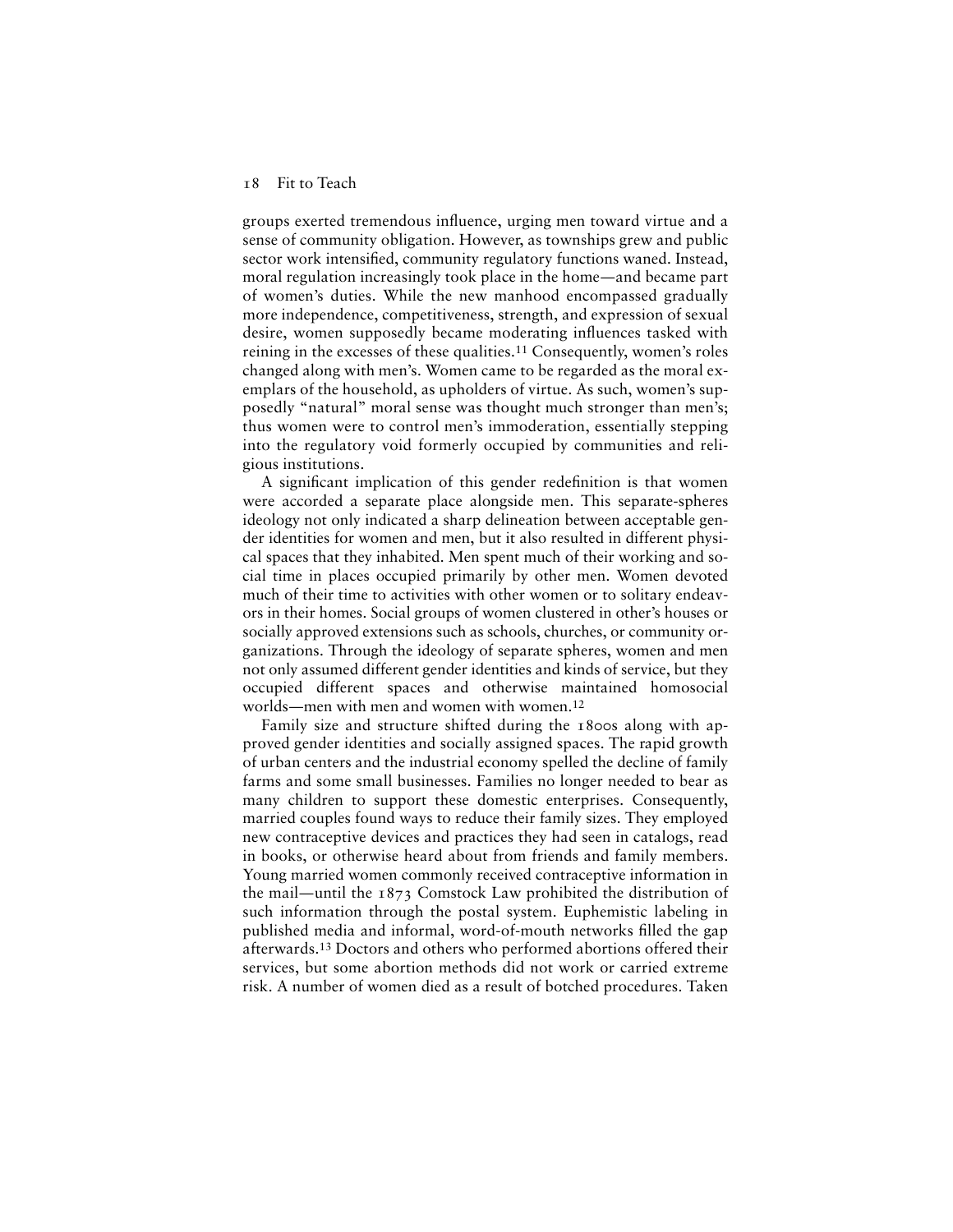together, these practices contributed to a decline in the size of families in the United States.14

As the birthrate dropped, conventional sexual activity became associated more with sexual desire and less with procreation. Romance assumed greater significance in intimate relationships. When men and women chose marriage partners, they increasingly valued romantic love—expecting to love someone before deciding to marry them, rather than the reverse: marrying someone deemed suitable and then learning to love them. Choosing a partner became a matter of finding a person about whom one could feel passionate. And sexual expression was often an important component of that passion.

Shifting gendered identities affected how such intimate relationships unfolded. Men, who valued independence and autonomy, felt freer than women to engage in a variety of sexual experiences. They sought to satisfy their strong passions. Women, however, were expected to confine their sexual activity to fiancés or husbands. Those whose sexual expression ventured beyond these bounds risked ostracism, a drop in social status, or impoverishment. Such sanctions carried different risks for women depending on their social class. Because women of privilege had much to lose, they tended to limit their sexual activity. Working-class and poor women, however, sometimes felt more at ease about pursuing their sexual passions outside marriage. Generally, though, communities expected women to constrain men's desire for relatively free sexual expression and help control their "baser instincts."15

Women were to restrain not only men's sexual behavior, but communities also expected them—as mothers—to teach their children proper sexual mores. However, over the second half of the 1800s as taxsupported education spread, teachers assumed growing responsibility for assuring both the proper gender and sexual development of children. Communities ensured this by carefully selecting school workers who might serve as exemplars for children. The kinds of women and men hired to work in schools indicated much about how communities defined acceptable gender and sexual desire.

Before women taught in appreciable numbers, male schoolmasters earned grudging respect only after years of exemplary service. Cultivating that respect was difficult because some schoolmasters, struggling with poor wages and difficult conditions, remained in the classroom only because they could find no other gainful employment. These pedagogues occasionally drank heavily, inflicted cruel discipline, or maintained slovenly grooming habits, all of which contributed to unflattering stereotypes. In Walt Whitman's 1841 story, "Death in the School-Room," a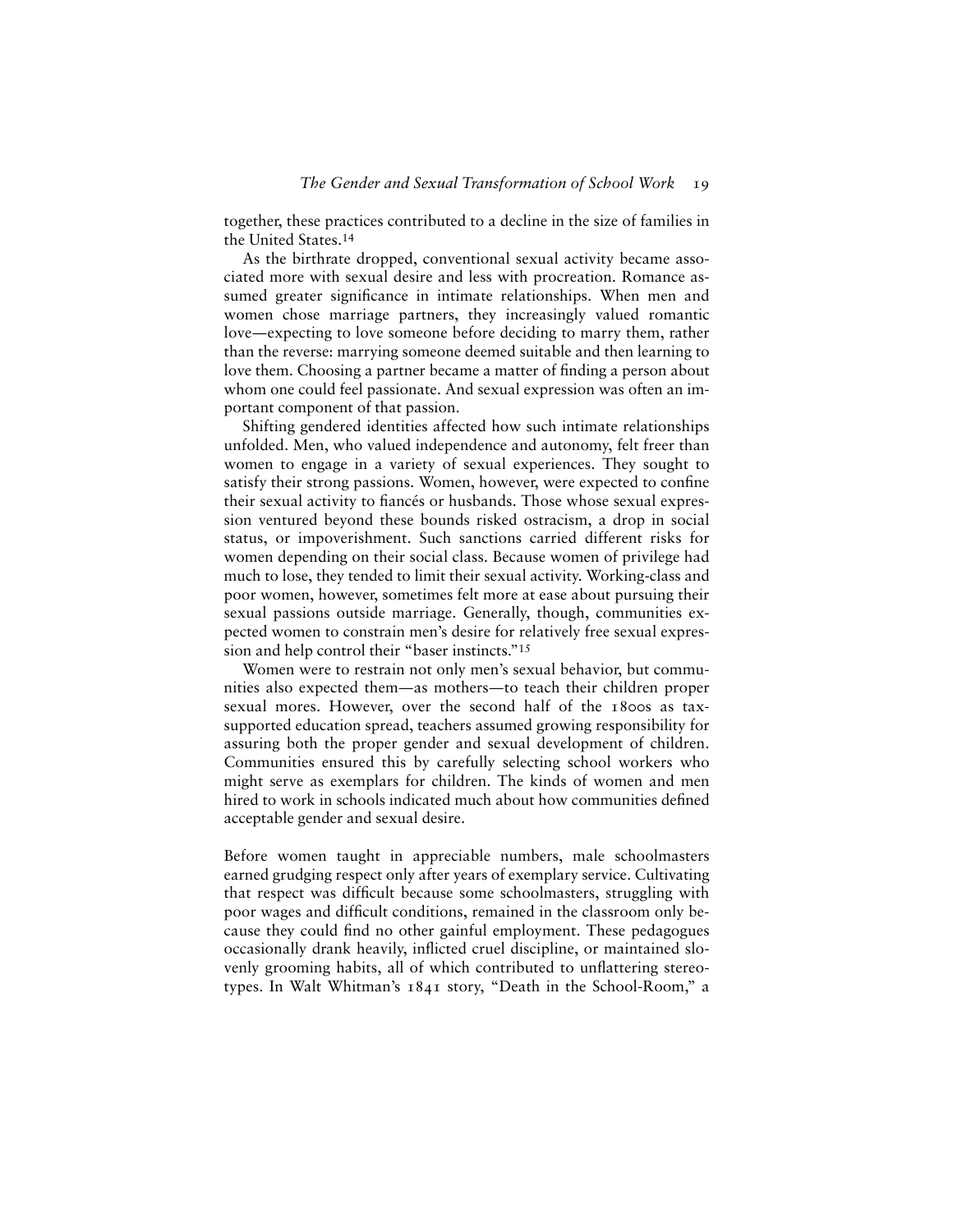sadistic schoolmaster brutally flogged a student who, it turned out, was already dead.16 Washington Irving's schoolmaster in *The Legend of Sleepy Hollow* (1819), Ichabod Crane, lacked the cruelty of Whitman's character, but instead demonstrated a clown-like ineptitude:

He was tall, but exceedingly lank, with narrow shoulders, long arms and legs, hands that dangled a mile out of his sleeves, feet that might have served for shovels, and his whole frame most loosely hung together. His head was small, and flat at top, with huge ears, large green glassy eyes, and a long snipe nose, so that it looked like a weather-cock perched upon his spindle neck to tell which way the wind blew. To see him striding along the profile of a hill on a windy day, with his clothes bagging and fluttering about him, one might have mistaken him for the genius of famine descending upon the earth, or some scarecrow eloped from a cornfield.17

Subsequent writers capitalized on this stereotype.18 One scholar, in his 1928 dissertation on male teachers, contended: "The common assumption was that anybody could teach school, and all too frequently the schoolmaster was very inadequately prepared for his work. . . . Failures, and even town charges, were given the post of schoolmaster so that they might earn their keep. In the middle states bond-servants were frequently chosen as instructors to the youth, and . . . in early Georgia the schoolmaster was little better than a vagrant wandering from community to community."19

A number of young men entered teaching only for the short term, hoping to earn a modest sum of money before pursuing their chosen careers. As such, teaching was regarded as youth's work in a number of states and territories.20 While W. E. B. DuBois attended Fisk University as an undergraduate, he spent two summers teaching in a nearby rural Tennessee school. He described the sight of his students: "There they sat, nearly thirty of them, on the rough benches, their faces shading from a pale cream to a deep brown, the little feet bare and swinging, their eyes full of expectation, with here and there a twinkle of mischief, and the hands grasping Webster's blue-back spelling-book." The schoolhouse itself was a "log hut where Colonel Wheeler used to shelter his corn," rather than a prim building with the usual neat rows of seats that nearby white children attended. And the young DuBois boarded with the families of the children he taught, some meticulous in their housekeeping and others where "untamed bedbugs wandered."21 Many school districts could ill afford to pay teachers wages allowing them to live independently. Thus, the work failed to attract many men past their early adult years.

Not surprisingly, those who became schoolmasters sometimes suffered barbs and their neighbor's wariness at first. Many wondered why men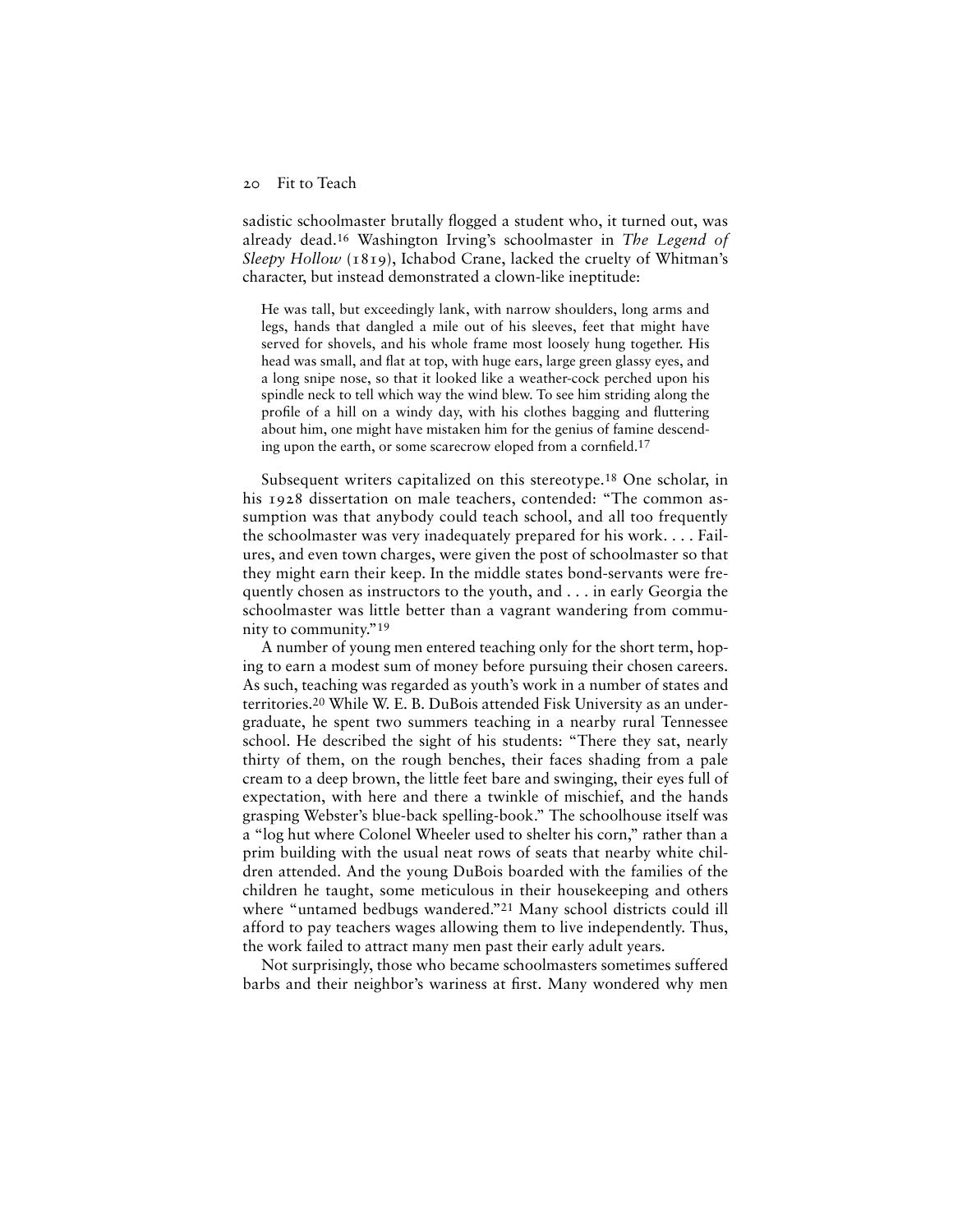would seek such daunting, unremunerative work that ill afforded them essentials like clothing and shelter. Making matters worse, few schools recruited or hired teachers in a systematic way. Rarely was there adequate assurance that schoolmasters had prepared in a manner fitting them for service. Despite these significant challenges, some schoolmasters pursued their work with vigor and every intention of teaching students well. These individuals had prepared for the work first by studying in European or New England colleges. Eventually, those who proved to be gifted pedagogues earned community esteem second only to ministers.22

Even in the cases of the most well-respected schoolmasters, though, contradictions in the gender appropriateness of the work abounded. Americans popularly regarded scholars and schoolmasters as effete. In a rugged young nation, men who had devoted much of their lives to study—especially in Europe, men from socially prominent families, and men who had cultivated a sense of refinement seemed peculiarly out of place.23 During a time when Manifest Destiny compelled young men to carve out niches in rustic territories, practical rather than academic knowledge was prized. And despite the fact that school teaching required much ingenuity, independence, and entrepreneurial skill, the work still involved close association with children. Many regarded nurturing and working with children as duties fitting for women, not men. As separatespheres ideology gained credence, the association of children with women's work deepened. Male schoolmasters found themselves in the uncomfortable position of performing most school teaching before the Civil War, even though the work failed to accord them a strong, unambiguous sense of manliness. In his classic novel, *The Hoosier Schoolmaster,* Edward Eggleston describes the experiences of one such young man, fresh with his college education, who settled into an Indiana community to teach during the 1850s. Immediately, the schoolmaster faced a challenge from a grizzled man standing nearby: "Want to be a school-master, do you? . . . Well, what would you do in Flat Crick deestrick, I'd like to know? Why, the boys have driv off the last two, and licked the one afore them like blazes. . . . You see . . . we a'n't none of your saft sort in these diggin's. It takes a man to boss this deestrick. . . . But if you git licked, don't come on us." During the remainder of the novel, the clever schoolmaster found ways to teach well, endear himself to the community, and avoid the violence and corporal punishment typically expected from male teachers. Even with his education—which made him a "saft sort"—he proved his manliness and worth to the community.24

Around the mid-1800s, however, women began entering teaching in breathtaking numbers. Hundreds, then thousands enrolled in newly established women's seminaries and academies, pursuing some of the earliest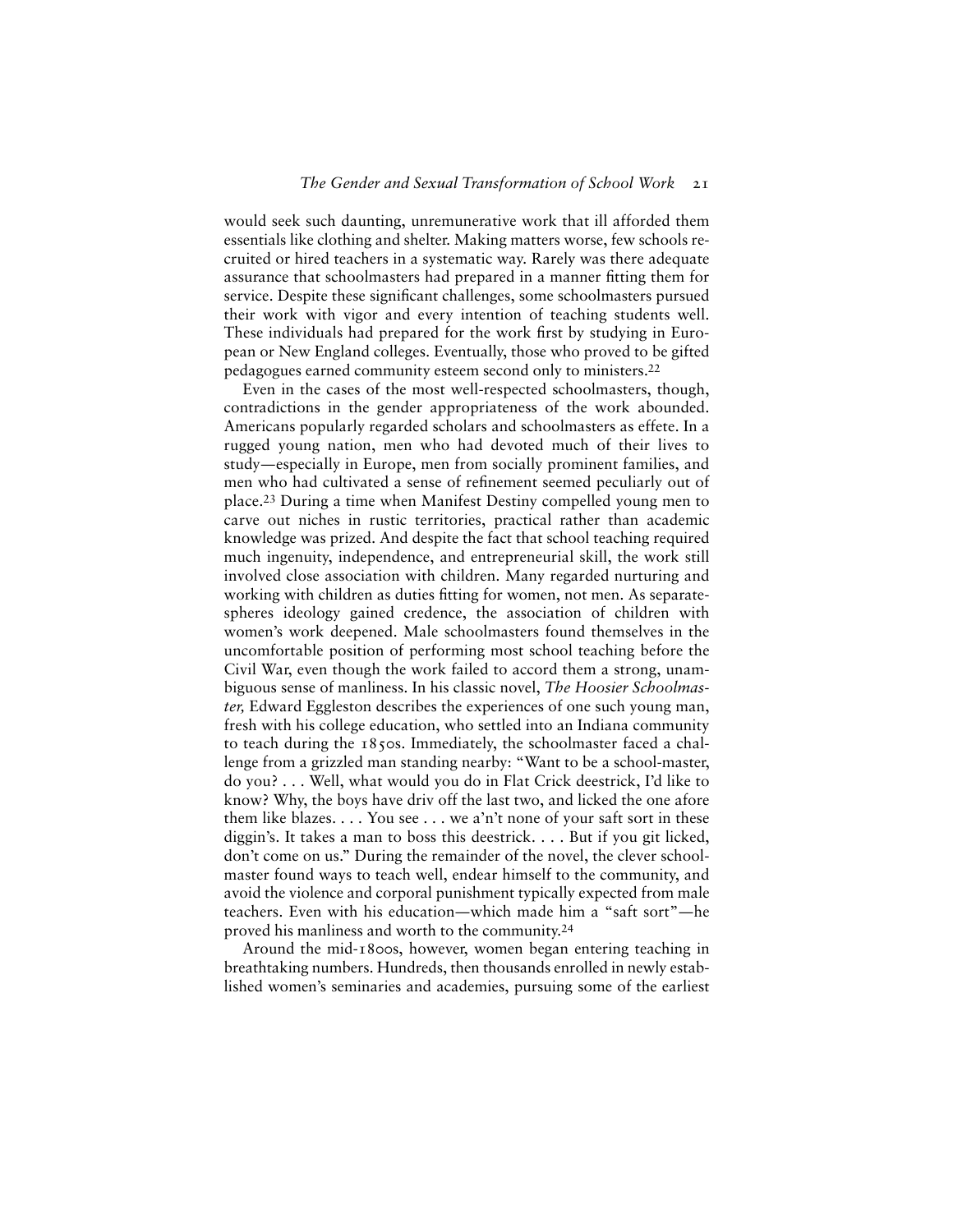formal educational opportunities allowed young women beyond primary instruction. With diplomas in hand, they eagerly sought teaching positions, one of the few avenues open to women for which their studies were necessary. Their services were urgently needed too, as common schooling spread across the continent. Educated young men could not be enticed into the work in sufficient numbers to satisfy the growing demand. Moreover, early women teachers quickly proved that they could handle the challenges of setting up and running rural schoolhouses and teaching their motley students. After these early demonstrations, communities eagerly sought motivated and pioneering women teachers. Because they could be hired at a fraction of the cost of male teachers, a number of communities expressly sought out women teachers without first attempting to locate willing men. This practice spread quickly in the end because many women simply wanted to teach, to work outside the home, to earn their own money, and to live independently.25

The shift of women into the ranks of schoolteachers did not proceed trouble-free, however. For some, the work involved tricky changes in social standing. Before teaching was available as a job for women, the only socially approved work outside the home involved domestic service in other homes. As such, only women of humble means engaged in paid labor. Women of greater means looked after their own households, supervising domestic servants. For these women, entering the realm of work outside the home entailed a loss of social status and implied that male heads of households could not provide well enough to cover their needs. By convention, men, not women, worked outside the home. Law dictated that men control household property, including that possessed by any female family members. Separate-spheres legal ideology of the time supported these practices.

And besides, married women who ventured into salaried employment discovered that they were required to submit to the authority of their superiors. However, women already needed to submit to male family members in the home. Theoretically, then, working married women had to obey the wishes of two different authorities: their employers and their male heads of household. Such a conflict was thought untenable. Catherine Beecher, a staunch supporter of women teachers, offered a clever way to resolve this tricky problem. Beecher, herself a single woman, strongly recommended that single, rather than married women should teach. The conflict of authority could thus be avoided because single women only owed allegiance to their superiors at work. Beecher further convinced skeptics when she argued that teaching prepared single women for marriage and motherhood. Their preparation and teaching experience would therefore not be wasted. When women married, they could step down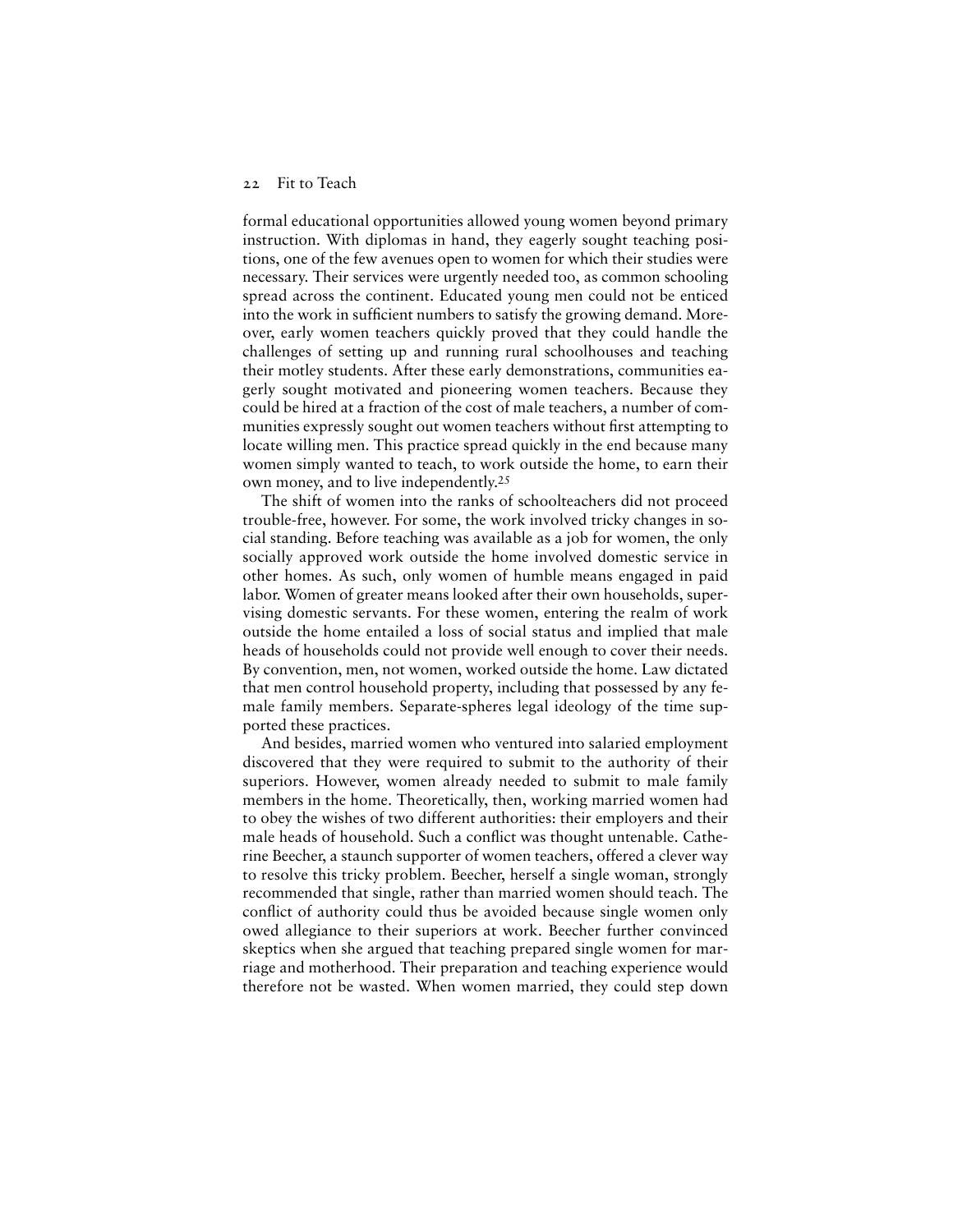and be replaced by other eligible single women. There would be plenty waiting to do so.26

For some skeptics, the greatest problem with women teachers concerned their supposed inability to manage students, especially older boys. Reflecting a common sentiment of the time, one superintendent maintained that "while I believe that women when they possess the scholarship and the necessary training can instruct as well as men, I doubt whether they can properly govern school or exert the proper educational influence over large boys and girls. We can not close our eyes to this condition of things. There are certain things which women, because of their sex, can not do and should not be made to do. I, for one, have always considered it cruel to place an innocent girl all by herself in a country school there to watch over the large boys."27

Despite this fear of women's supposed frailty in the classroom, women teachers proved to be more than a match for the challenges posed by young male students. Typically they used persuasion and other nonviolent means of maintaining discipline. Experts eventually conceded that women generally seemed to have as good, if not better, results with their disciplinary practices than many men who resorted to corporal punishment and intimidation. Word quickly spread that women teachers governed their classrooms effectively. Within a few years, even the most hardened critics of women teachers had to concede that the experiment was succeeding.28

Single women teachers faced a final significant hurdle in their quest for acceptance and appointments. As women accounted for greater portions of the teaching force, earning wages, living independently, and exerting authority in a public space, their detractors worried that they were becoming too independent, that they may not need men, or, perhaps worse, without the gender-regulating presence of men, women might assume traits customarily more desirable for men. School district officials assuaged these concerns by hiring male supervisors to oversee women teachers. These men initially traveled to district schoolhouses and performed maintenance tasks as needed. They also paid bills and observed the women teachers. Most of these early "superintendents" knew little about school work.29 However, as men they seemed natural authority figures to whom women teachers would report. The presence of male superintendents averted the potential crisis of women teachers overstepping their gender-appropriate bounds—even as they inched beyond the domestic sphere.

In the years following the Civil War, women quickly dominated the work of school teaching numerically.30 New England women's academies and seminaries continued graduating women who pursued teaching. Due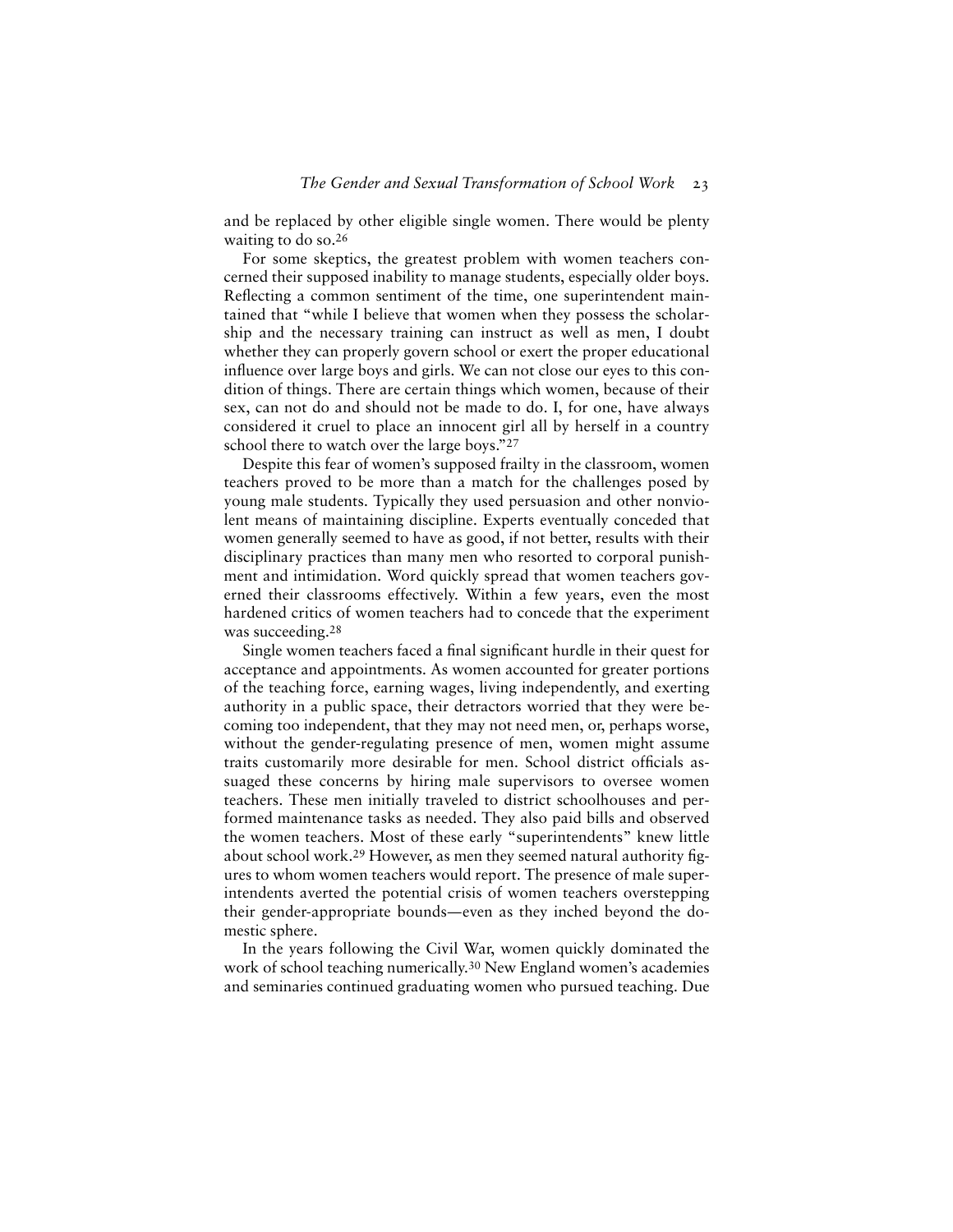to the efforts of common school advocates Horace Mann, Catherine Beecher, and others, these institutions were joined by a variety of others in preparing teachers. Northern, midwestern, and some southern states established normal schools to meet their growing needs. These institutions offered women formal education beyond the primary level. More important, they provided women with a means to an acceptable career outside the home. Many women reasoned that, by teaching, they could earn enough to support themselves without depending on their families. This financial security would free them from pressure to marry men they found unacceptable. Teaching also offered women career justification for pursuing formal education. They could answer incredulous skeptics who asked why they needed an education. And a few young women wanted to teach so they could carry on in the spirit of their own beloved and admired teachers, emulating them to the extent possible.

By the late 1800s, the trend toward hiring women teachers accelerated with the growth of graded schools in cities and townships. These schools, customarily built with multiple classrooms lining long hallways, typically employed one male supervisor or principal to oversee the work of many women teachers. Because of women's lower wages and the need for only one male, personnel costs remained relatively low—which satisfied local taxpayers. This arrangement also pleased those who believed that schools needed the gender-regulating presence of men—and that women needed to be supervised by them.31

The gender shift of teaching after the Civil War was caused not only by women streaming into the work, but also by men's active rejection of it. When the national economy slumped after the war, communities could pay the wages commanded by schoolmasters only with the greatest difficulty. These wages generally fell far short of what young men could earn in many other endeavors that offered greater social standing as well. Also, as more women moved into teaching, districts and states simultaneously mandated greater preparation and certification. Men reasoned that poor teaching wages did not adequately cover this costly additional study. Then there was the matter of authority and autonomy. Teaching increasingly had become work subject to supervision. The new class of administrators hired by schools assumed greater authority over teachers, demanding obedience, and gradually stripping teachers of their decision-making power in schools. Young men willing to endure these shifts discovered that perceptions of their masculinity had eroded. Finally, male teachers found themselves surrounded by women rather than by other men.32 Gender scholar Michael Kimmel argues that it is men—and not women who confer a sense of masculinity on each other. If he is correct, then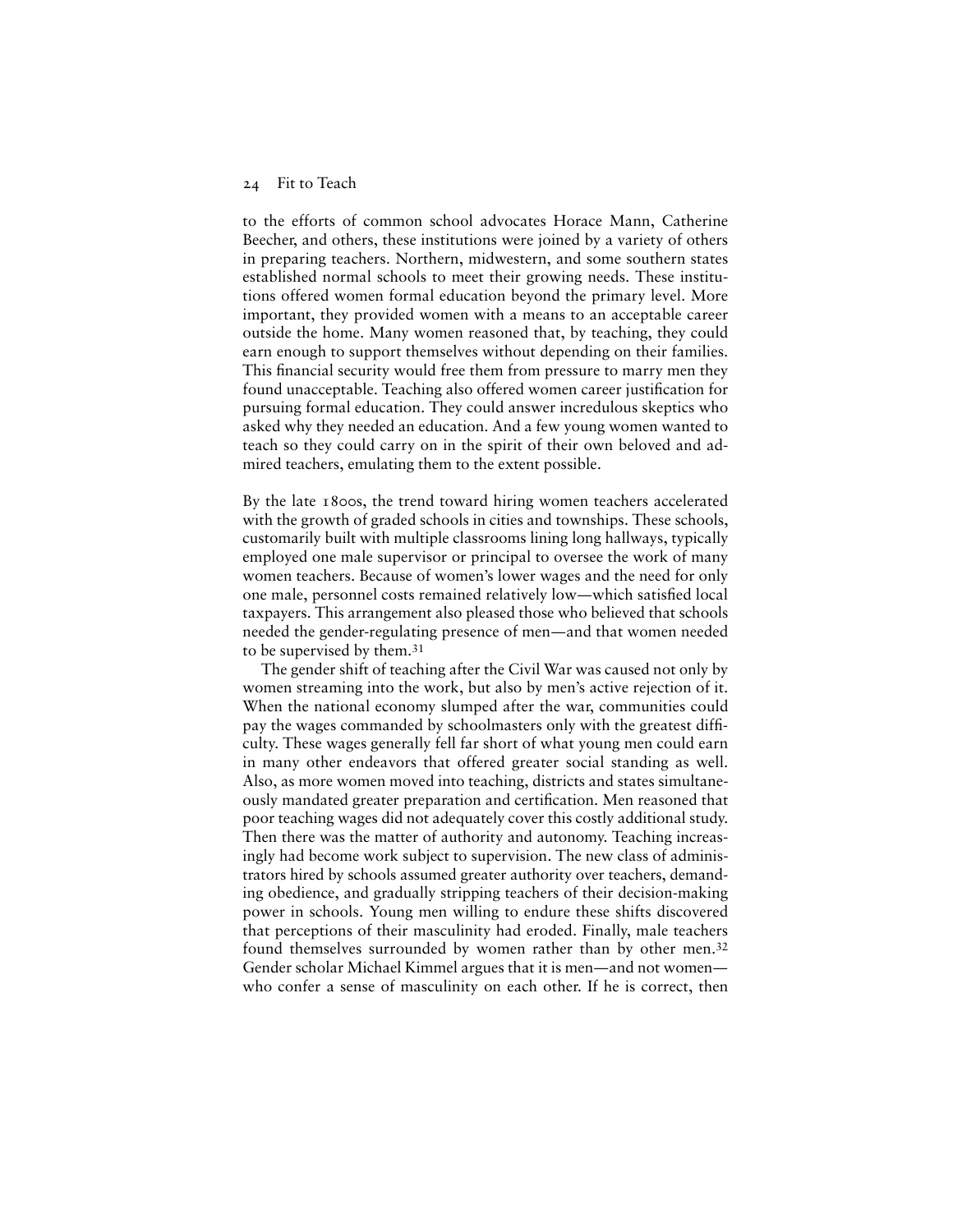male teachers no longer could enjoy validation of their manhood as they worked in schools filled with women and children.33 In the final analysis, male teachers decided to leave the work in droves.

For the few men who continued teaching, the gender shifts of the work grew even more uncomfortable. They found themselves supervised closely by male administrators, hired in part to oversee women teachers. Male teachers disdained this patronizing treatment. One particularly frustrated former schoolmaster, C. W. Bardeen, argued that teaching had become "a hireling occupation" that kept teachers "in a state of dependency." He insisted that other professions typically pursued by men afforded much greater autonomy and control. Further, he contended that teaching, as it increasingly had been configured, effectively robbed men of their masculinity.34

Ultimately, as women took up the work of teaching, communities shifted the conditions of the classroom to align more closely with societal expectations for women rather than men. These conditions ran afoul of men's expectations, however. To resolve this seemingly unbridgeable gap, most male teachers simply opted to leave the work. Bardeen captured this prevailing sentiment when he explained that "teaching usually belittles a man. . . . His daily dealing is with petty things, of interest only to his children and a few women assistants, and under regulations laid down by outside authority, so that large questions seldom come to him for consideration."35 Essentially, as teaching became "women's work," men wanted little part of it. As women rushed into the work, the exodus of men accelerated, especially in urban areas. In 1912, an article in the *Atlantic Monthly* summarized the situation: "In cities, the women fill nearly all teaching positions. New York City has 89 percent of women in its force; Boston, 89 percent; Philadelphia, 91.4 percent; Chicago, 93.3 percent . . . and in forty-six towns of 4,000 to 8,000 inhabitants there is no man on the force. . . . In half the cities of the United States there are virtually no men teaching."36

By the early 1900s, when the male teachers of New York City campaigned against equal pay for men and women teachers, the gendered transformation of the work was nearly complete. Few would come to the defense of male teachers—especially when they appeared weak and unsympathetic by battling women teachers. However, male teachers soon learned to shift attention away from themselves and toward male students. In 1903, a team of visitors from England had studied urban schooling in the United States and concluded that women teachers made boys effeminate.37 New York City principals and male teachers played on these findings to build support for recruiting more men into school work. Because men generally found the work so repugnant by this time,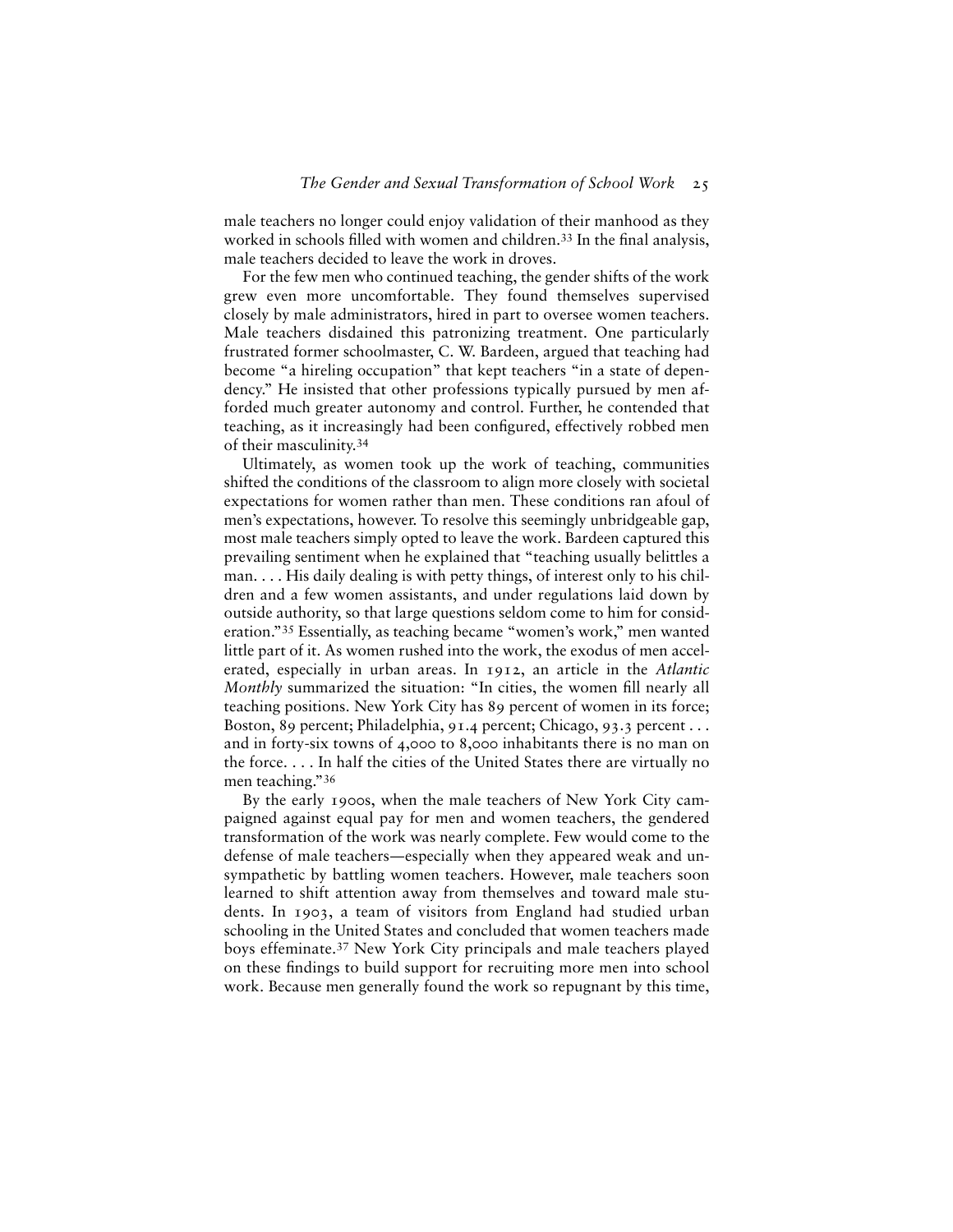the remaining male teachers thought that significantly higher wages were necessary. By 1911, when women teachers won the equal pay battle in New York City, this tactic no longer was possible. Besides, school districts scarcely could afford to pay significant numbers of men the salaries that would entice them. In the end, male educators' most effective strategy involved the creation of niches within schoolwork that remained exclusively male. These areas included athletics, manual trades, high school subjects—especially mathematics and natural sciences and administration.38

Of all these niches, administrative work clearly held the greatest masculine appeal. From the start, schools had structured the work to align with gendered expectations for men. Administrative positions only appeared in schools when women began teaching. Early superintendent duties closely matched those expected of men in their households, including structural repair, financial control, and serving in authority over women.39 Administrators received significantly higher salaries than did teachers, allowing them to support families as heads of household. Male administrators essentially could cultivate and maintain a sense of masculinity. For this reason Bardeen admired male administrators, but not male teachers. In describing superintendents, he explained that "the kinds of men chosen for these places are those who are least subject to . . . defects. . . . But the rank and file of men teachers are still seriously deficient."40 The New York school board president in 1916 made clear the kind of men suited to the highest positions in schools: "Let him first be a man. . . . Red blood, hard muscle, virile speech, manly manners seem to me indispensable in the head of a school system. The traditional pattern with spectacles, with the scholar's stoop, the parchment skin, the painfully proper speech chastely devoid of slang and expletive—the type strictly devoid of variation from the conventional—has had its day."41

In the early decades of the twentieth century, men who remained in school work often aspired to the superintendency. Superintendents possessed increasing power as part-time, nonprofessional school board members granted them greater authority for running schools. Simultaneously, school district sizes increased, and along with them the tax bases from which superintendent salaries could be drawn. Higher salaries meant a great deal when economic attainment conferred manliness. A growing administrative hierarchy also allowed male superintendents to direct the labors of many others. Finally, as school districts grew larger, superintendents served in central offices somewhat removed from schools, but near municipal power centers. With proximity to government and business leaders, superintendents could socialize more easily with influential men of the community. School administration, then,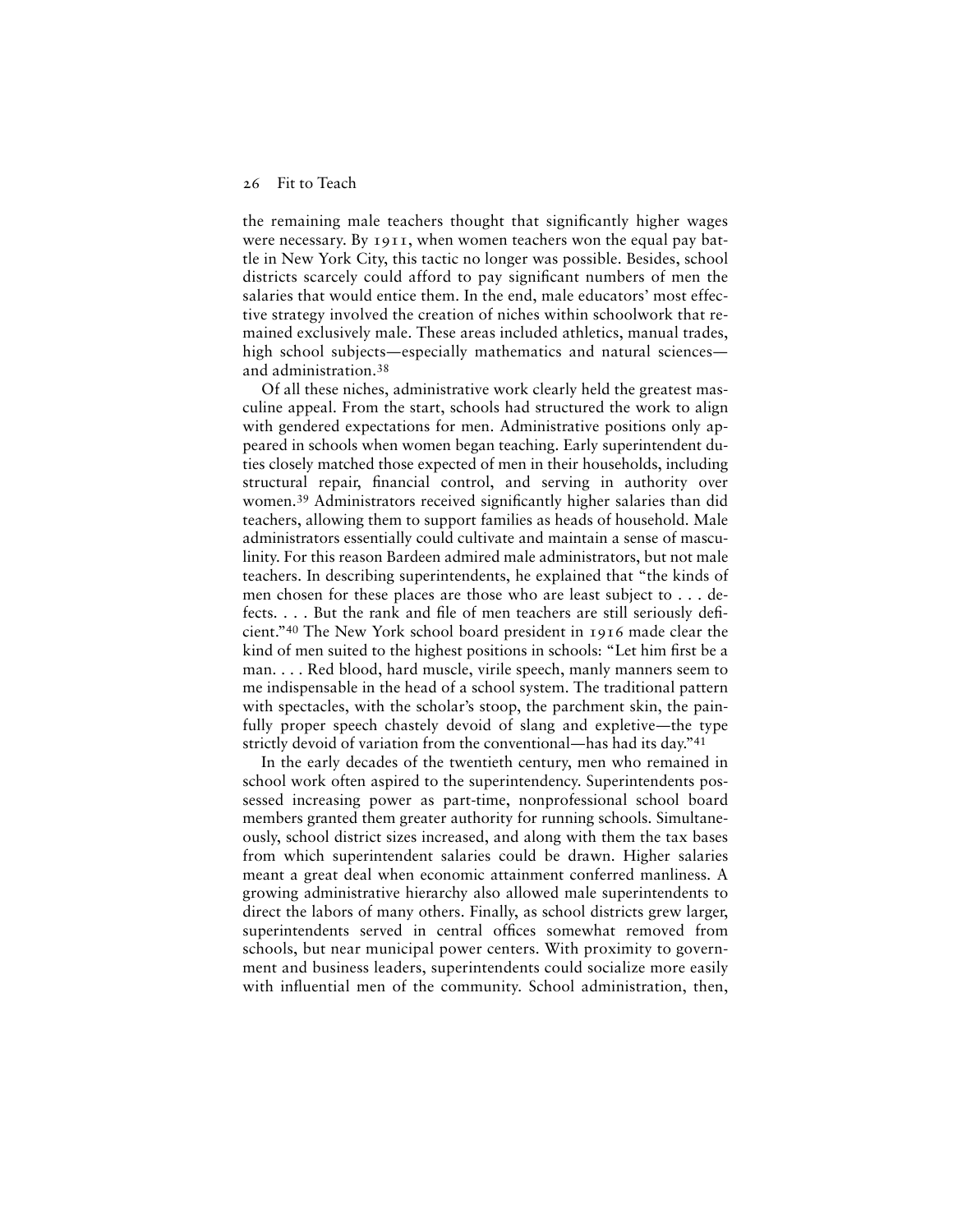particularly the superintendency, became at times a separate male space physically removed from women's realm of the classroom.42

When school principalships and superintendencies first appeared, school boards did not hire women for them. If they had, women administrators might have exerted authority over men, generally a prohibited condition. If any woman's promotion meant that even one man would become subservient to her, then she would be denied advancement. He would advance instead. However, because the pool of available male teachers had shrunk so dramatically by the early 1900s, many schools employed female school workers exclusively. Midwestern and western states found it particularly difficult to find men—even those without educational qualifications—who were willing to take on the work of the superintendency. To alleviate the shortage, districts in these regions hired women supervisors and superintendents on an experimental basis. As with teaching, women quickly proved that they were, as a class, exceedingly capable in their new duties.43

Hiring women school administrators prevailed only when willing men were unavailable, the demands of the position extreme, the pay relatively low, and lucrative opportunities lay elsewhere. Men consistently commanded higher salaries for the work. Women, however, had few avenues for professional promotion. Some women eagerly sought supervisory or superintendent positions to advance their careers, prove themselves, and demonstrate the civic contributions that women as a class could make. When school districts hired women administrators, they did so because of enthusiastic service at a bargain—and because men chose not to serve.

Arguably, when women entered school administration, they crossed a socially created boundary separating feminine and masculine realms. Some communities found this permissible as long as men's status in schools was not compromised and there was some economic or practical benefit to the district. If, however, women's supervisory work challenged the status of men—perhaps by giving them power over men—then districts deemed this gender transgression as outweighing the benefits women could bring to their positions.

In the end, Grace Strachan and the legions of women and men she inspired to join the campaign for equal pay successfully challenged the long-standing practice of paying women teachers substantially less than men. Her leadership in this battle as well as her position as a district superintendent in New York City required that she maintain a delicate balance of gender and sexuality. As a woman, she had risen to a position of administrative leadership in a large and complex district within the city, a position generally reserved for men. She had fought on behalf of all the women teachers of the city for better wages—in opposition to the